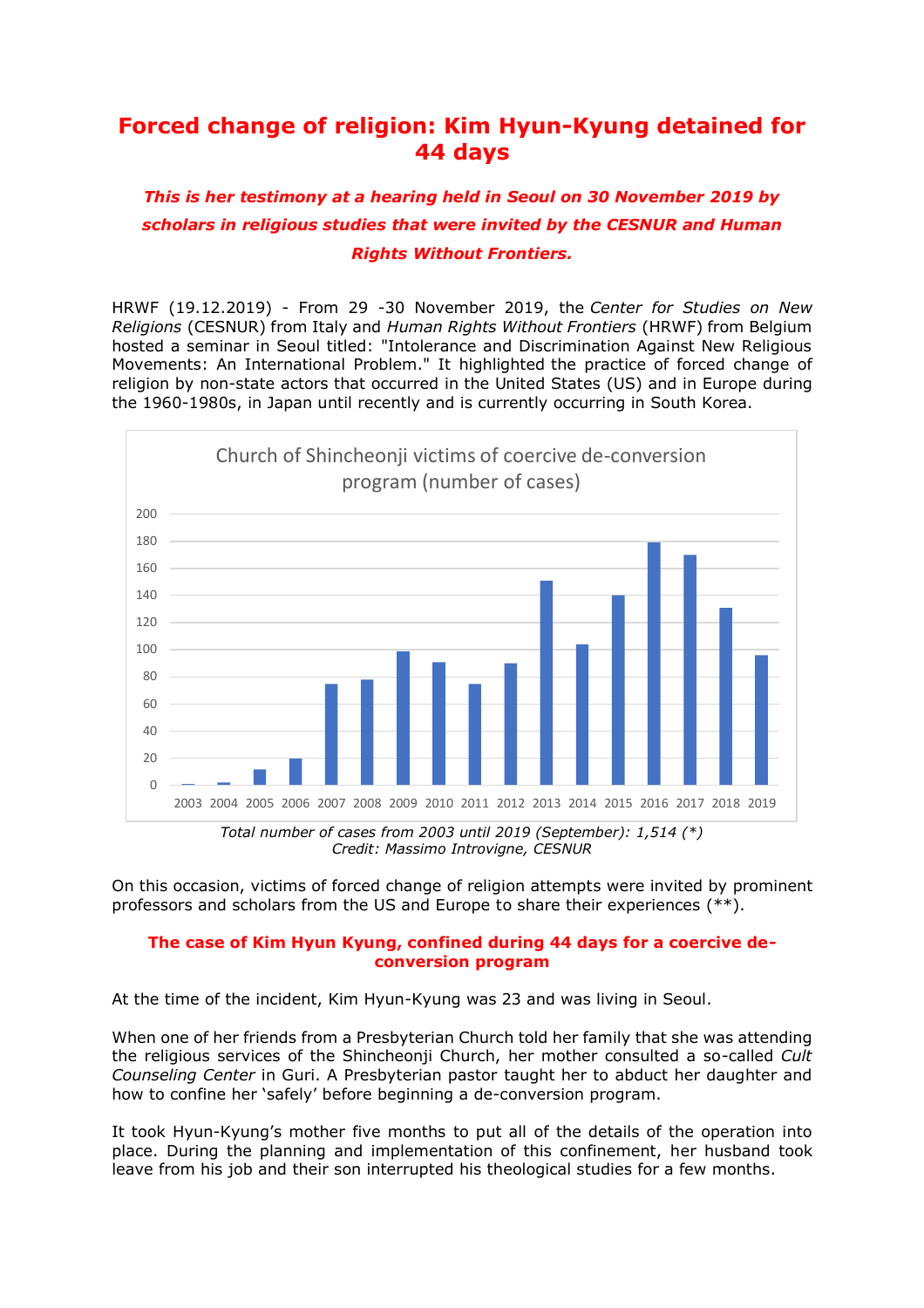#### **A lot of expenses**

Hyun-Kyung's family already had a lot of debt accumulated, and the financial burden of this operation brought them to the verge of bankruptcy. The costs included: a lack of income while the father was on leave, properly equipping a place for the forced deconversion (which is worth hundreds of thousands of won\*\*\*), counseling fees (500,000 won for 3 days), travel expenses (taxi fares), and religious offerings. On many occasions, her mother wanted to give up this project, but she was always dissuaded by **the assistant administrator Shin Hyun-ja** of the Guri *Cult Counseling Center* who said: "If you give up, your daughter will go to hell, and she will ruin her life...". This was a clear abuse of weakness when the family was in distress and in a vulnerable position.

The detention house Hyun-Kyung was confined in was situated in the mountains of Anseong. It was a private property owned by her grandfather. Steel bars were fixed to windows and toilet doors, and warehouses were built nearby to store supplies for several months. Nobody had access to this property and there was no cell phone coverage.

#### *The abduction*

When the house was ready for the forced de-conversion, the abduction began according to plan. On the night of 20 June 2016, Hyun-Kyung's mother gave her juice and some fruit. After eating it, Hyun-Kyung lost consciousness. The next morning, she woke up and found herself in a remote house in the mountains. There was no phone, besides one in a locked room. Hyun-Kyung was not allowed to leave the small room she was imprisoned in. She was never allowed out to see the sun.

To combat suspicion from her friends and future inquiries from police, her mother posted a picture of the family in front of the front door with a message saying they were on a family trip.

After some time, Hyun-Kyung planned an escape. One day, she seized her opportunity to run away while her family was taking a nap. She ran in the wilderness for about 15 minutes but was caught by her father. She screamed, but there was no one to hear her.

#### *The de-conversion program*

One day, a man named director Song, who had forcibly de-converted his daughter through the Guri *Cult Counseling Center*, brought three people who had also been de-converted to the house. They showed Hyun-Kyung video clips that slandered the Shincheonji Church, claiming it was a necessary step before the intervention of the de-conversion assistant.

On several occasions during this process, Hyun-Kyung's parents voiced wanting to leave the space of confinement, but the de-conversion assistant coerced them into staying by saying, 'you don't know what's going to happen, so never leave the confined room.'

After some time, Hyun-Kyung's family suspected that their place of confinement might have been exposed and considered moving to a friend's house in Gimpo. Before moving, **assistant Shin Hyun-ja** requested a written and signed agreement by Hyun-Kyung stating that she was willingly asking to be de-converted. This is a means to avoid future court prosecution. Under the coercion of her family, Hyun-Kyung felt forced to sign.

However, her absence did not go unnoticed. At one point, Hyun-Kyung's mother filmed a video of Hyun-Kyung telling the police that she was safe. The *Cult Counseling Center* planned the script that she was forced to say for this video.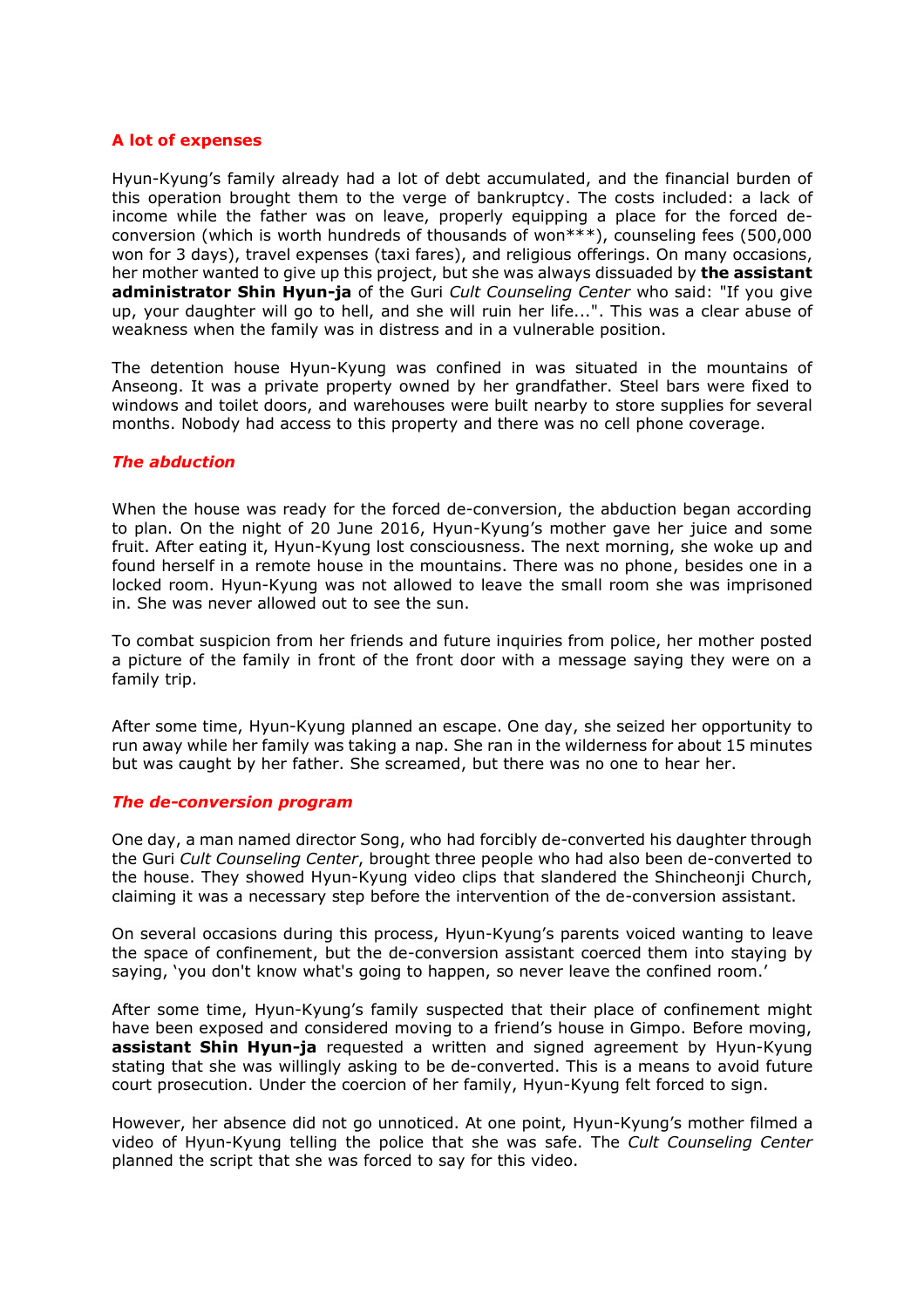After 40 days, the de-conversion assistant Shin Hyun-ja arrived. He spent two days with Hyun-Kyung, pressuring her to leave the Shincheonji Church. Hyun-Kyung knew that the only way to escape was to convince Shin Hyun-ja that she was de-converted, and so she pretended to be. However, Shin Hyun-ja didn't believe her at first. He tested her by telling her to persuade acquaintances at the Shincheonji Church to contact the *Cult Counseling Center*.

Against her will, Hyun-Kyung did what she was told, but she suspected that the so-called 'cult exit counseling' was fueling a lucrative business. One week later, she was released, but on the condition that she attended follow-up training at the Guri *Cult Counseling Center.*

During her confinement, she was forced to have four counseling sessions, one training session and 10 video training sessions. When she was finally back home, she was forced to go to the *Cult Counseling Center* to participate in two more counseling sessions and three training sessions. There, she met with **pastor Shin Hyun-wook**, who seemed to know the whole process of her abduction and detention. She could not escape her family's surveillance until the end of the follow-up training, so she pretended to believe the content of the de-conversion program out of self-preservation.

On 2 August 2016, while she was going to Guri *Cult Counseling Center* with her mother for a follow-up training, she met a friend of the Shincheonji Church. With her friend's help, she called local law enforcement. The police separated her from her family.

Over the next few months, she did not feel safe and was in constant fear of another abduction. She experienced nightmares of being abducted and confined almost every night and she suffered from emotional distress for a long time. Her family struggled after the forced de-conversion as well. Her mother was traumatized by the whole situation, and her father was unemployed for months because he had taken leave for the 44 days of her confinement.

Now, Hyun-Kyung and her parents have restored their relationship. Her mother's health has improved and her father is back at work. Hyun-Kyung is also doing well in her social and religious life.

However, she regrets that the actors responsible for so much damage to herself and her family cannot be prosecuted and have continued their deceptive and immensely profitable activity. Worse, in their propaganda aimed at other families, "they attribute the failure of their operation to my parents, saying that my parents failed to strictly follow their instructions," she said at the end of the hearing.